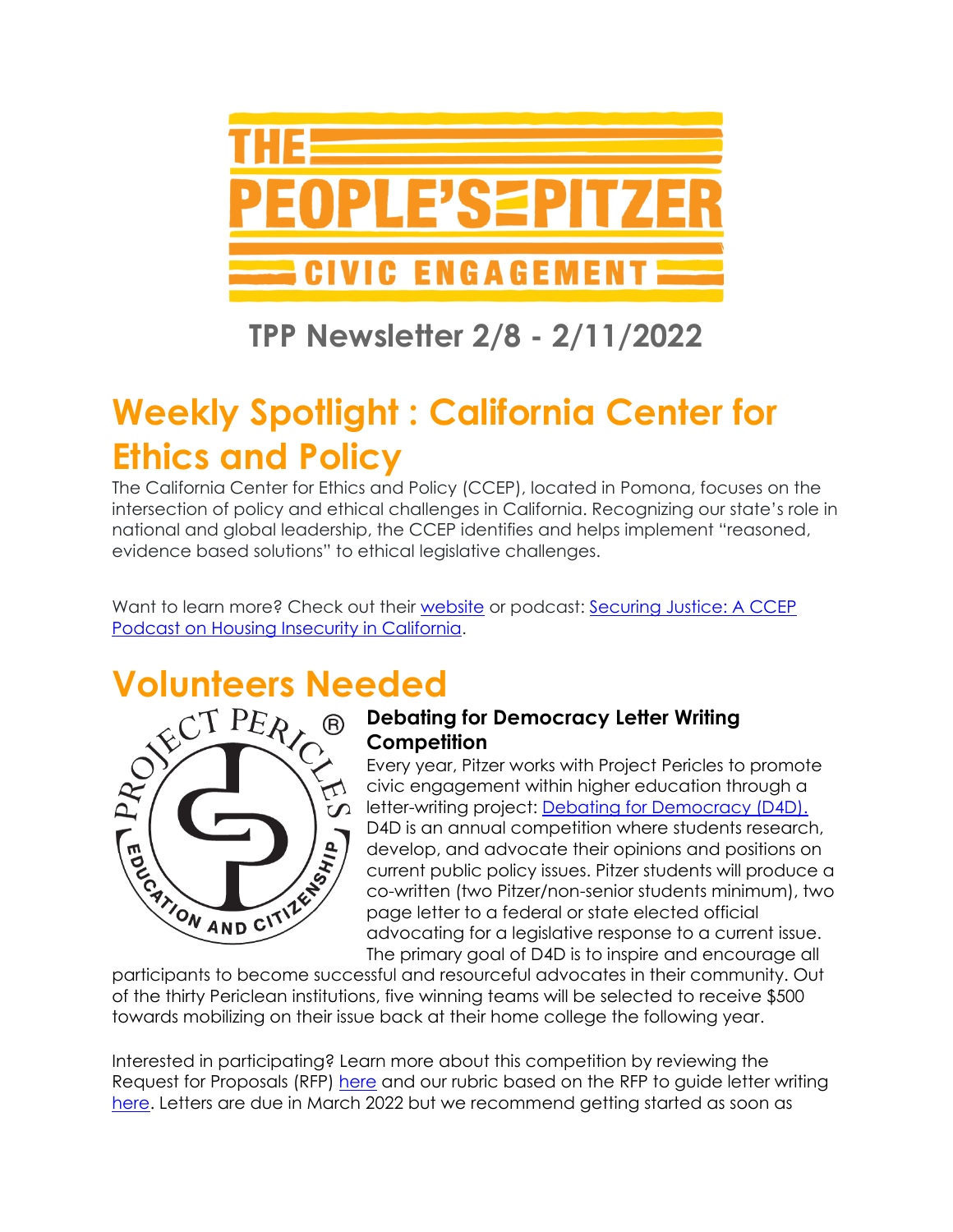possible. You can view previous winning letters [here](https://drive.google.com/drive/u/1/folders/18tiBphFq-Lrhr2OoR77evntyGY8dxgfY) as well as a helpful infographic we have created [here.](https://www.pitzer.edu/cec/wp-content/uploads/sites/54/2019/11/InfoGraphic.pdf) TPP will host a letter-writing workshop later this month to assist students interested in participating. If you need more information, please reach out to [aneuburg@students.pitzer.edu.](mailto:aneuburg@students.pitzer.edu)

# **Upcoming Events**



**Laspa Center for Leadership Elect Her Training** February 25 @ 10:30 am - 12:30 pm Virtual Event

The Laspa Center is again partnering with Running Start to host the Elect Her Training on February 25 from 10:00 - 12:30 p.m. It will be virtual this year. Student and alums across the 7Cs are invited to participate. This is a unique

nonpartisan training for women and gender fluid individuals on how to run for political office. The goal is to advance gender equity in this and other arenas.

The training includes a 1-hour panel discussion with elected officials that they hope to announce soon. Attendees will also have a chance to develop an elevator speech about an issue they care about and map out a potential network of support. Past participants report that the Elect Her training had a positive impact on their confidence, intention, and decision to run for student government and public office.

All 7C students are invited to take advantage of this great training as it is only offered every 2 years.

#### **Pitzer Industry Series: Public Policy/Government**

March 1 @ 6:00 pm - 7:00 pm **Virtual Event**

Hosted by Career Services, this event will feature a winter break shadowing host working in public policy and government at Google.

This program is part of a series that provides us with a regular platform for Pitzer alumni and families as well as employers to discuss careers in a variety of fields. In typical Pitzer fashion, we have specifically designed these series events to be small, approximately